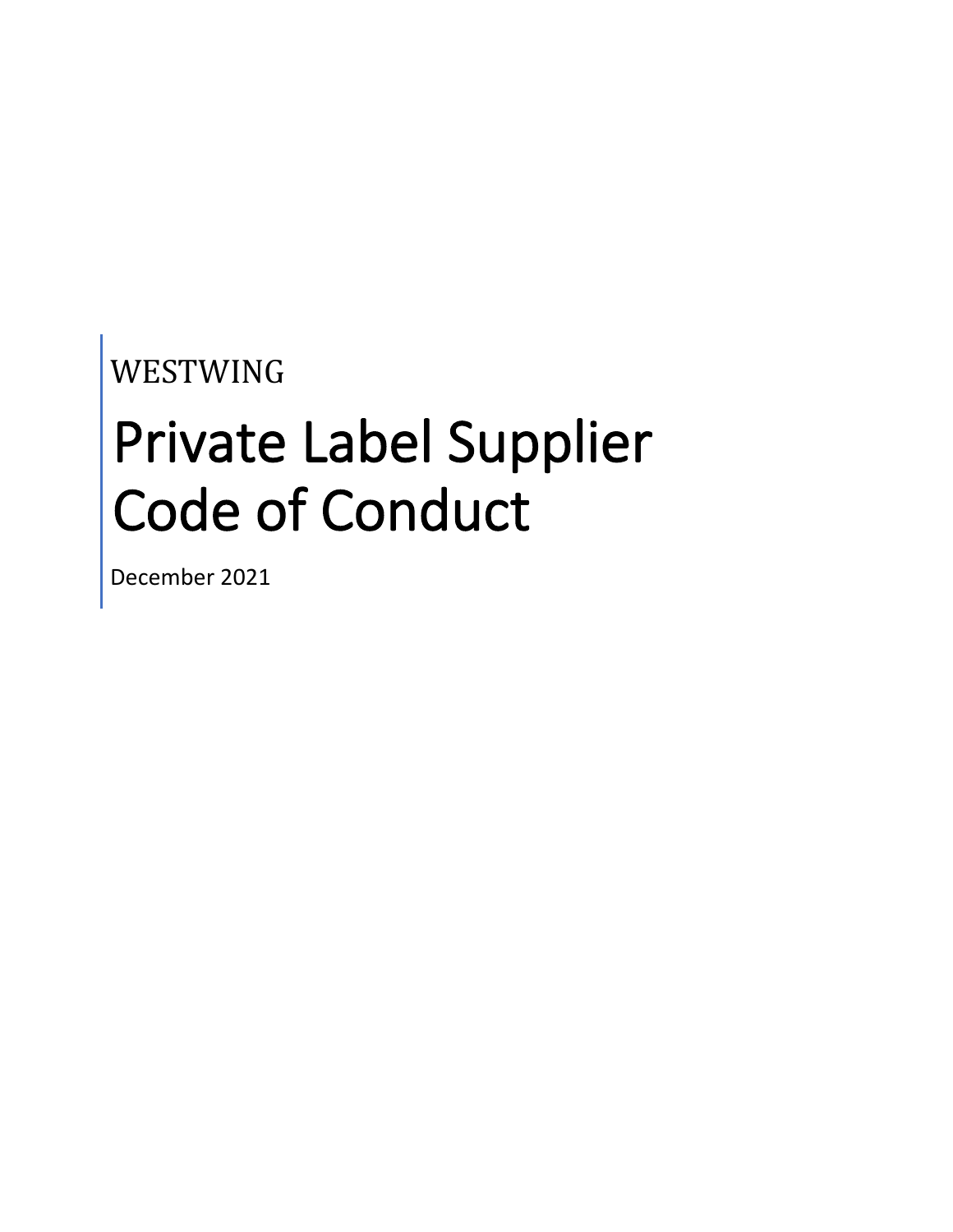# **Table of Contents**

| 1. |       |  |  |
|----|-------|--|--|
| 2. |       |  |  |
|    | 2.1.  |  |  |
|    | 2.2.  |  |  |
|    | 2.3.  |  |  |
|    | 2.4.  |  |  |
|    | 2.5.  |  |  |
|    | 2.6.  |  |  |
|    | 2.7.  |  |  |
|    | 2.8.  |  |  |
|    | 2.9.  |  |  |
|    | 2.10. |  |  |
| 3. |       |  |  |
| 4. |       |  |  |
|    | 4.1.  |  |  |
|    | 4.2.  |  |  |
|    | 4.3.  |  |  |
|    | 4.4.  |  |  |
|    | 4.5.  |  |  |
|    | 4.6.  |  |  |
|    | 4.7.  |  |  |
|    | 4.8.  |  |  |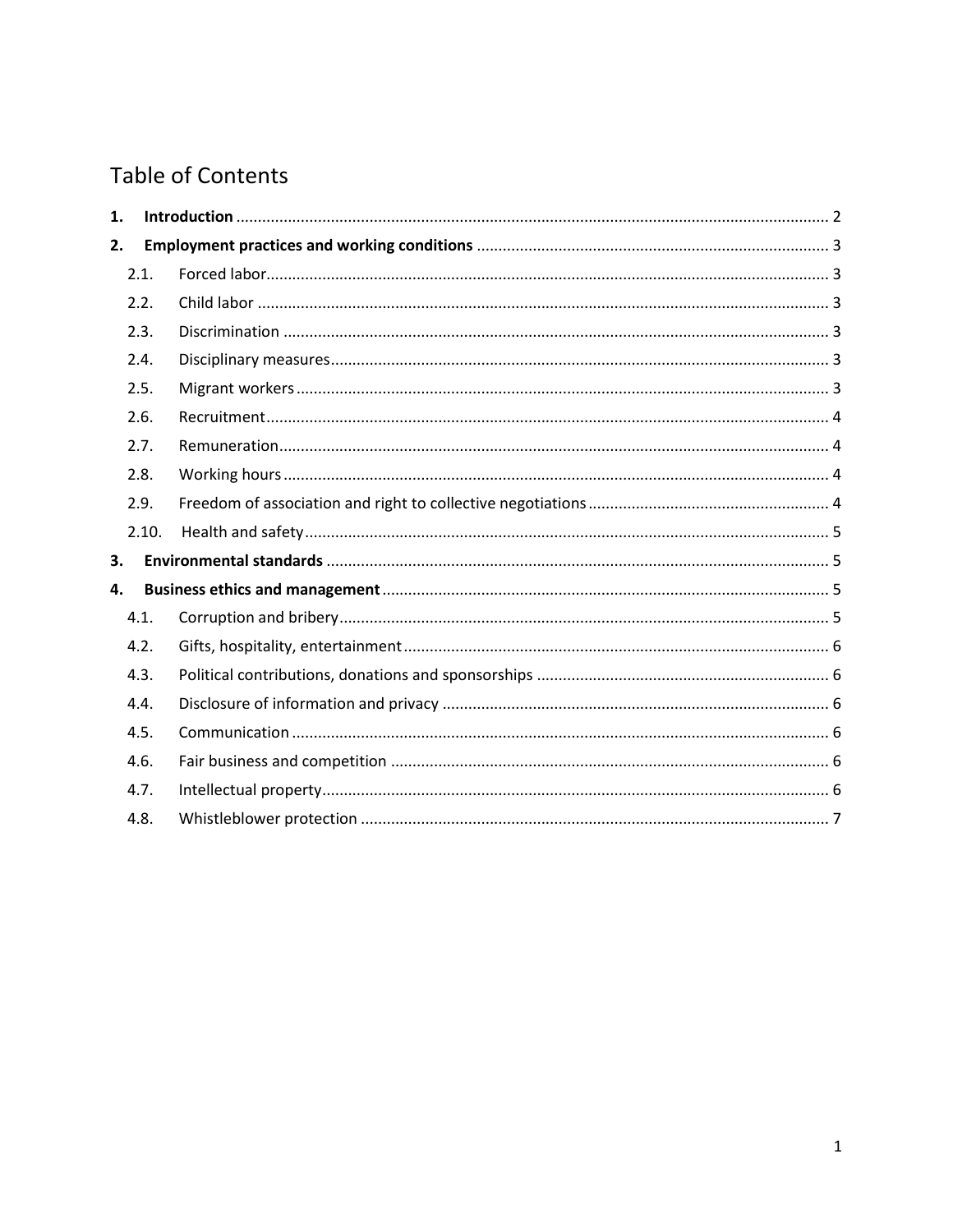### <span id="page-2-0"></span>**1. Introduction**

**"Creating sustainable value for customers in Home & Living retailing"** is the goal we (the Westwing GmbH, in the following "Westwing") pursue every day. As an internationally oriented company, we must rely on the support and the cooperation of our "Private Label Suppliers" (hereinafter referred to as "Suppliers". Westwing is committed to avoiding the negative impact of purchasing practices by maintaining stable partnerships, to the extent feasible, with its Suppliers.

This Code of Conduct is the basis for Westwing for any collaboration with Suppliers, no matter in which area. Westwing is committed to respect internationally recognized human rights and to ensure that it is not in any way complicit in human rights violations. The principles of this code of conduct are based on the Conventions of the International Labor Organization (ILO), the United Nations Global Compact, the UN Universal Declaration of Human Rights, the UN Guiding Principles on Business and Human Rights and the OECD Guidelines for Multinational Enterprises. We expect our Suppliers to align their operations and activities according to these principles. Furthermore, it is the responsibility of our Suppliers to disseminate and educate the principles of this Code to their suppliers. We encourage our Suppliers to periodically assess their suppliers for conformance. Sub-suppliers shall comply with all local and national laws and regulations of the jurisdiction in which the suppliers are doing business as well as the practices of their industry. Our Suppliers shall further work with suppliers who are committed to meeting required standards as per local and national laws.

Therefore, our Suppliers shall maintain or introduce structures, rules, environmental and social management systems, preferably based on international standards (e.g., ISO 14000, ISO 26000, SA 8000) that ensure compliance with the following principles. This also requires the implementation of a control system with internal audits at least once per year and a minimum level of documentation for at least 24 months, which is provided to Westwing upon request. The business partner permits annual external audits including documentation which may take place unannounced and are conducted by Westwing, its employees, its subsidiaries agent or a third-party organization appointed by Westwing. Westwing will attempt to work with the business partner in case of non-conformance to this Code of Conduct and expects the business partner to develop a corrective action plan to bring its operations into conformance within a reasonable timeframe to be agreed upon in collaboration with Westwing. Westwing reserves the right to terminate business relations with a Supplier in cases of serious and persistent violations of basic human rights and of environment-related matters, intentional violations of laws and minimum standards or of the rules set out in this Code of Conduct.

The successful implementation of this Code of Conduct depends on cooperation, trust and respect between the business partner and Westwing. In this context, Westwing will provide trainings to its Suppliers and purchasing department, as required, to facilitate the correct implementation of this Code of Conduct. All observations, discussions and written information received from the business partner are to be treated confidentially by Westwing, its employees and any third-party organization appointed by Westwing. Where national statutory regulations are applicable which contain more stringent requirements than this Code of Conduct, they will take precedence in all cases and are to be respected by our Suppliers. Should any of Westwing's requirements contradict national laws or regulations, the law shall always be complied with and prevail. In such cases our business partner shall immediately inform Westwing.

Compliance with applicable laws and other legislation in each country in which we operate, the relevant industry minimum standards as well as the Conventions of the International Labour Organization (ILO), are the basis for our sustainability-oriented business. We expect our Suppliers to accept this principle and to recognize the conditions and requirements laid down in this Code of Conduct as minimum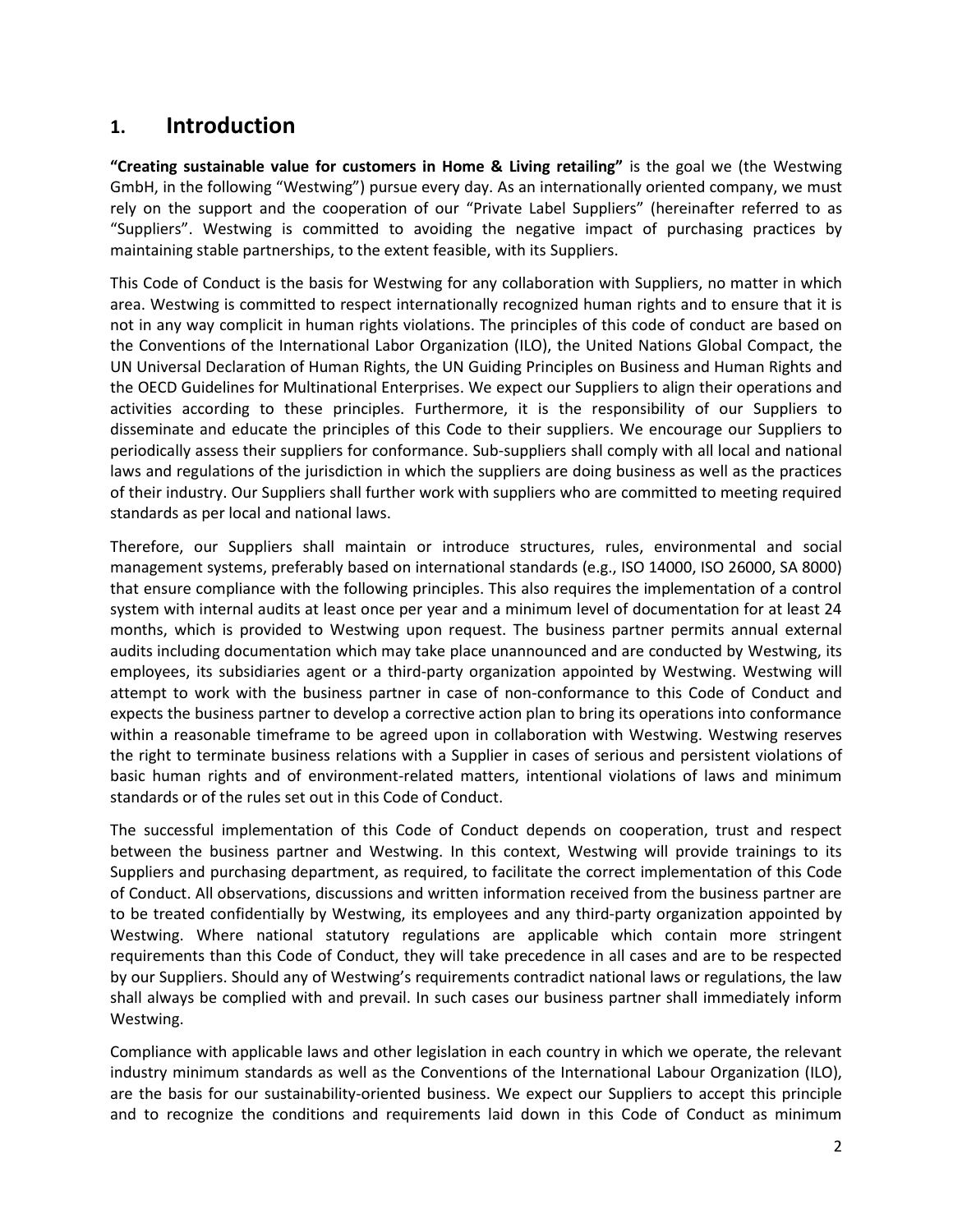requirements. We recognize that local standards in some countries where our Suppliers operate may have lower standards than those set out in this Code of Conduct. In such cases, we expect our Suppliers to adopt the standards outlined in this code.

# <span id="page-3-0"></span>**2. Employment practices and working conditions**

#### <span id="page-3-1"></span>2.1. Forced labor

Any kind of forced labor is not acceptable for Westwing. Our Suppliers therefore must not use forced labor, neither in the forms of prison labor, slave labor, debt bondage nor other forms of work that violate basic human rights. No employee may be made to work by force, threat of force or intimidation. This also applies to work obligations that are sanctions for the political views or opinions of the employee. Further, personal documents or other belongings are not to be withheld and there should be no excessive notice periods or substantial fines for terminating the employment. Employees have the freedom to leave the premises when their work shifts end. These principles are also in line with the Modern Slavery Act 2015.

#### <span id="page-3-2"></span>2.2. Child labor

Our Suppliers must not employ children in the compulsory school age of the respective country; and in any case, they must comply with the applicable national legislation regarding the minimum working age. The minimum working age can be 16 years, 15 years or 14 years in certain developing countries where educational facilities are less well developed. Any exploitation of children and adolescents is illegal, and it is to be ensured that working conditions are provided which eliminate any danger, threat or other uncertainty for children and adolescents. Young workers (under 18) shall not perform hazardous work. The business partner must have a proof of age documentation for all workers. If child labor is identified either at the business partner or at any sub-supplier, Westwing must be informed immediately.

#### <span id="page-3-3"></span>2.3. Discrimination

All employees must be treated equally and without discrimination. Decisions about hiring, remuneration, termination, promotion, benefits, training opportunities, work orders or disciplinary action should depend only on the professional qualifications and the quality of the work performance of the employees. The above said decision shall not depend on or be based on certain personal characteristics or beliefs, race, ethnicity, descent, gender, gender identity, nationality, social background, religion, age, disability, marital status, sexual orientation, political opinion or membership in an organization.

#### <span id="page-3-4"></span>2.4. Disciplinary measures

Every employee shall be treated with dignity and respect. No employee may be physically, sexually, psychologically or verbally harassed, abused, fined or exposed to other penalties as a disciplinary measure. It must be ensured that employees can express criticism and concerns about the conditions in the workplace to their supervisor or management without fear of retribution, loss of employment or other reprisals.

#### <span id="page-3-5"></span>2.5. Migrant workers

Migrant workers shall have exactly the same entitlements as local employees. The employer must cover any commissions and other fees in connection with employment of migrant workers. The employer must not require the employee to submit his/her identification documents. The withholding of bonds or deposits is not allowed. Workers employed through an agent or contractors are the responsibility of the business partner and are thus covered by this Code of Conduct. Effective measures are to be taken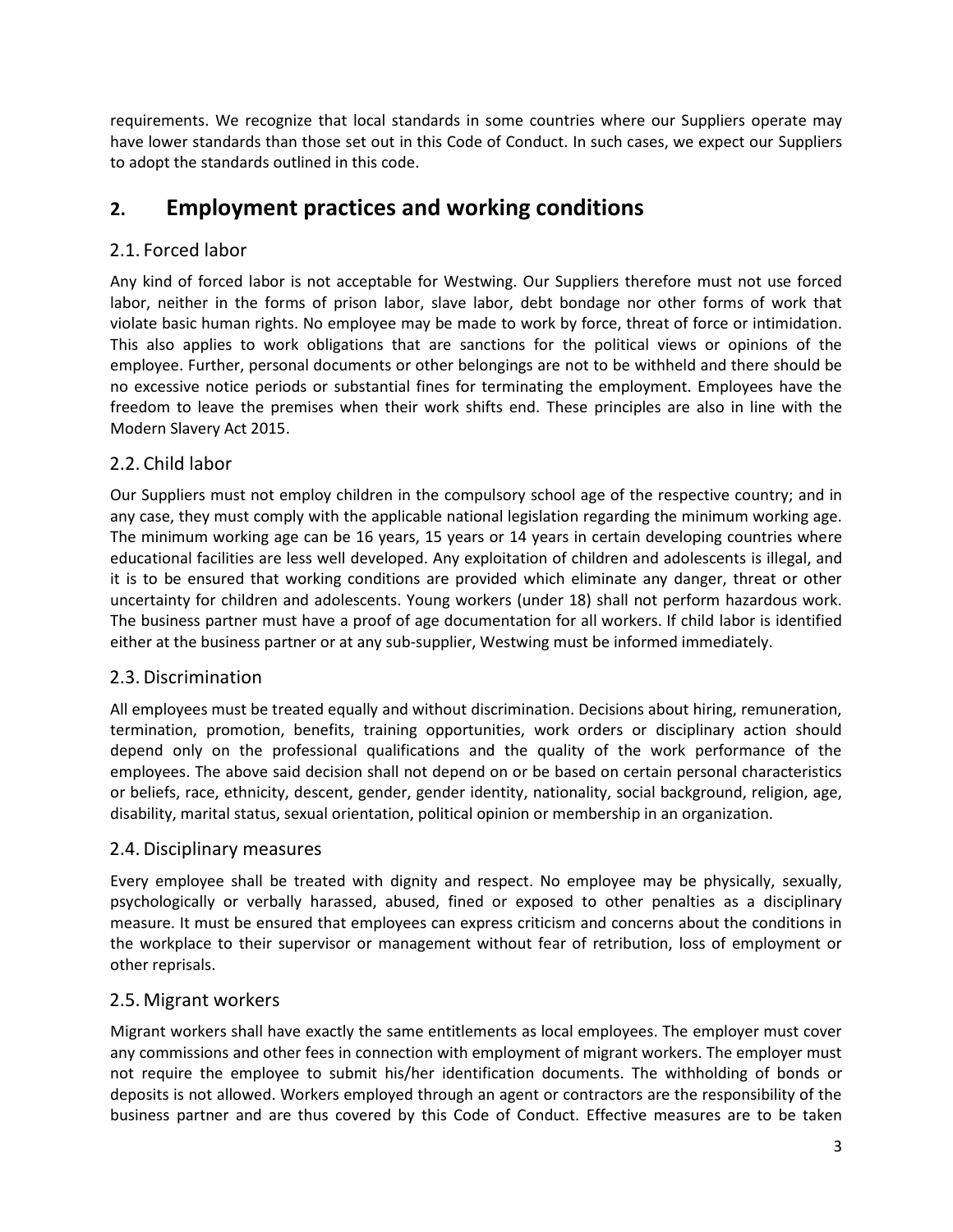against the exploitation of migrant workers to protect them from all forms of discrimination and to offer them an appropriate support adequate to their special status including providing them with a written contract in a language they understand.

#### <span id="page-4-0"></span>2.6. Recruitment

There must be a written and signed contract in place with every employee they are able to understand which states position, salary, working hours, overtime compensation, benefits and notice period. Workers shall be allowed legally mandated holiday, paid annual leave and time off when ill or for maternity leave. Our Suppliers must not charge workers any recruitment fees. To every extent possible, work performed should be based on a recognised stable employment relationship. Westwing is looking for Suppliers who continuously want to improve the living standards of their employees, whether through wage increases, improved social benefits, welfare programs or other services that enhance the quality of life. Corrective actions required because of labour inspections are documented and completed within the specified timeframe.

#### <span id="page-4-1"></span>2.7. Remuneration

For the work accomplished within the normal working hours, employees must receive remuneration that meets, at a minimum, national legal standards and complies with industry benchmark standards. For extra hours the statutory surcharges are to be paid. In addition, a statutory form of social security must be ensured. In countries where there is no minimum wage, an amount shall be paid to the employee that covers their cost of living and enables them to build up a minimum level of private assets. Wages must be paid on time and at least monthly. All workers shall be provided with written and understandable Information about their employment conditions in respect to wages before they enter employment and about the particulars of their wages for the pay period concerned each time that they are paid. The business partner must ensure equal remuneration for men and women workers for work of equal value. Deductions from wages as a disciplinary measure shall not be permitted nor shall any deductions from wages not provided for by national law be permitted without the express permission of the worker concerned. All disciplinary measures should be recorded.

#### <span id="page-4-2"></span>2.8. Working hours

The locally effective legal requirements, industry and internal labor standards concerning work and rest periods are to be complied with by all Suppliers; regular breaks must be ensured. The standard weekly working hours shall be defined by contract and shall not exceed 48 hours per week; overtime shall be voluntary and shall not exceed 12 hours per week except in exceptional circumstances. Overtime shall not be used to replace regular employment. The total hours worked in any 7-day period shall not exceed 60 hours. After six consecutive working days each employee must receive at least one day off. A transparent and reliable system for records of working hours and wages for all workers must be maintained by our Suppliers.

#### <span id="page-4-3"></span>2.9. Freedom of association and right to collective negotiations

All Suppliers shall accept that their employees have the right at their own will to join, to found or to participate in associations (especially labor organizations such as trade unions) and to participate or organize collective bargaining without fear of reprisal, interference, intimidation or harassment as far as this conforms to local law. The Suppliers shall develop mechanisms and be ready to discuss complaints from employees and develop solutions for conflicts within the work organization; to establish this kind of basis an effective exchange of information is necessary, and the processes must be well known by all workers. Westwing will strive to collaborate, as necessary with third parties to promote the rights to freedom of association and collective bargaining.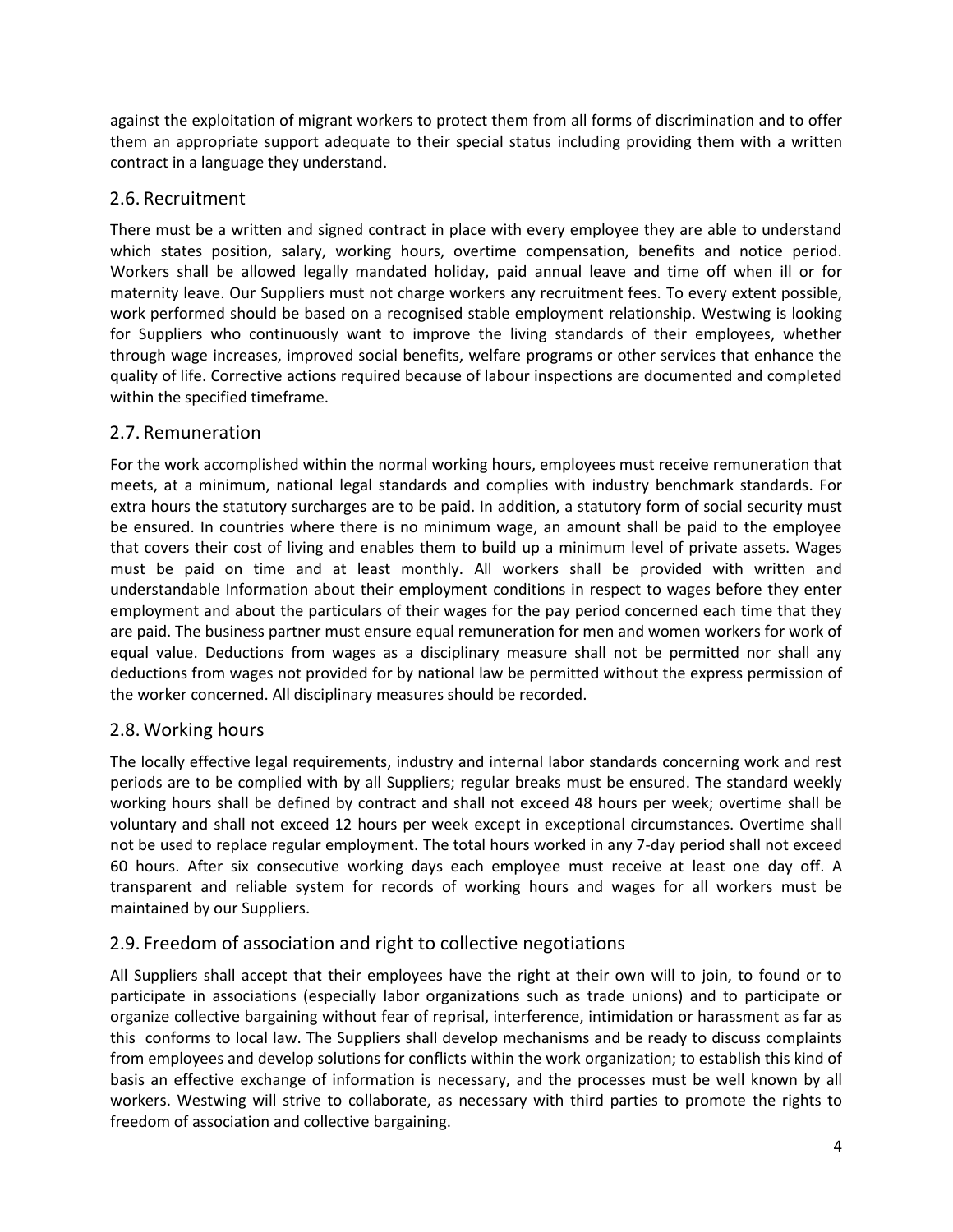#### <span id="page-5-0"></span>2.10. Health and safety

Our Suppliers are responsible for ensuring a safe, hygienic and non-health endangering work environment. This includes in particular fire protection, protection from toxic substances and accidents as well as access to clean drinking water and sanitary facilities. Appropriate precautions against accidents at the workplace and occupational illnesses are to be taken (e.g. through protective clothing and equipment); Suppliers will therefore establish and communicate safety regulations, work processes, training and technical inspections. Site emergency plans are developed and implemented, e.g. for fire, natural disasters and (chemical) accidents. First aid equipment must be adequately stocked and available and an adequate number of persons must be first aid trained and present during working hours. A log of incidents and corrective action plans shall be maintained. These requirements also apply to social facilities and accommodation for employees if they are provided by the employer.

## <span id="page-5-1"></span>**3. Environmental standards**

Responsible and prudent use of natural resources is a prerequisite for a sustainable business operation for us. We therefore expect our Suppliers to define standards and implement procedures that enable a responsible use of resources. All procedures should focus on the precautionary principle. We expect our Suppliers to introduce a management system to define, control and mitigate their adverse environmental impacts. Preferably this system should be based on an international standard, ISO 14001 or similar, and be third-party certified. Our Suppliers must set ambitious targets for reducing their environmental impact and aim for continuous improvement in their environmental performance going beyond compliance. Our Suppliers must reduce waste and emissions to air, ground and water. They must also characterize and treat wastewater on site or use an external wastewater treatment facility. Emissions to outdoor air must be monitored and treated according to applicable permits and emission limits. Ground contamination must be prevented, and any contamination must be immediately acted upon. Hazardous waste must be handled, stored and disposed in an environmentally safe manner. They must handle chemicals in a safe way. They must contribute to the recycling and reuse of materials and products, reduce energy consumption and strive for more efficient use of resources.

Our Suppliers shall have programs and systems in place to provide workers with safety information relating to hazardous materials and education to protect them from potential hazards. Contingency plans for preventing, mitigating, and controlling serious environmental and health damage from their operations must be in place, including accidents and emergencies, as well as mechanisms for immediate reporting to the competent authorities. Hazardous materials can include but are not limited to raw materials, isolated intermediates, products, solvents, cleaning agents and wastes. Special attention is to be paid to local laws and regulations, industry standards or other requirements in the same amount as to international regulations and standards. Necessary permits, licenses and test reports must be obtained and kept up to date. This includes but is not limited to emissions to air, noise, water discharge, ground contamination and animal protection. Our Suppliers are to adhere to national laws and regulations regarding prohibition or restriction of specific substances in products and manufacturing.

# <span id="page-5-2"></span>**4. Business ethics and management**

#### <span id="page-5-3"></span>4.1. Corruption and bribery

Fairness, integrity and compliance with moral minimum standards are essential for a functioning business relationship. Westwing does not tolerate any form of corruption, whether it is bribery or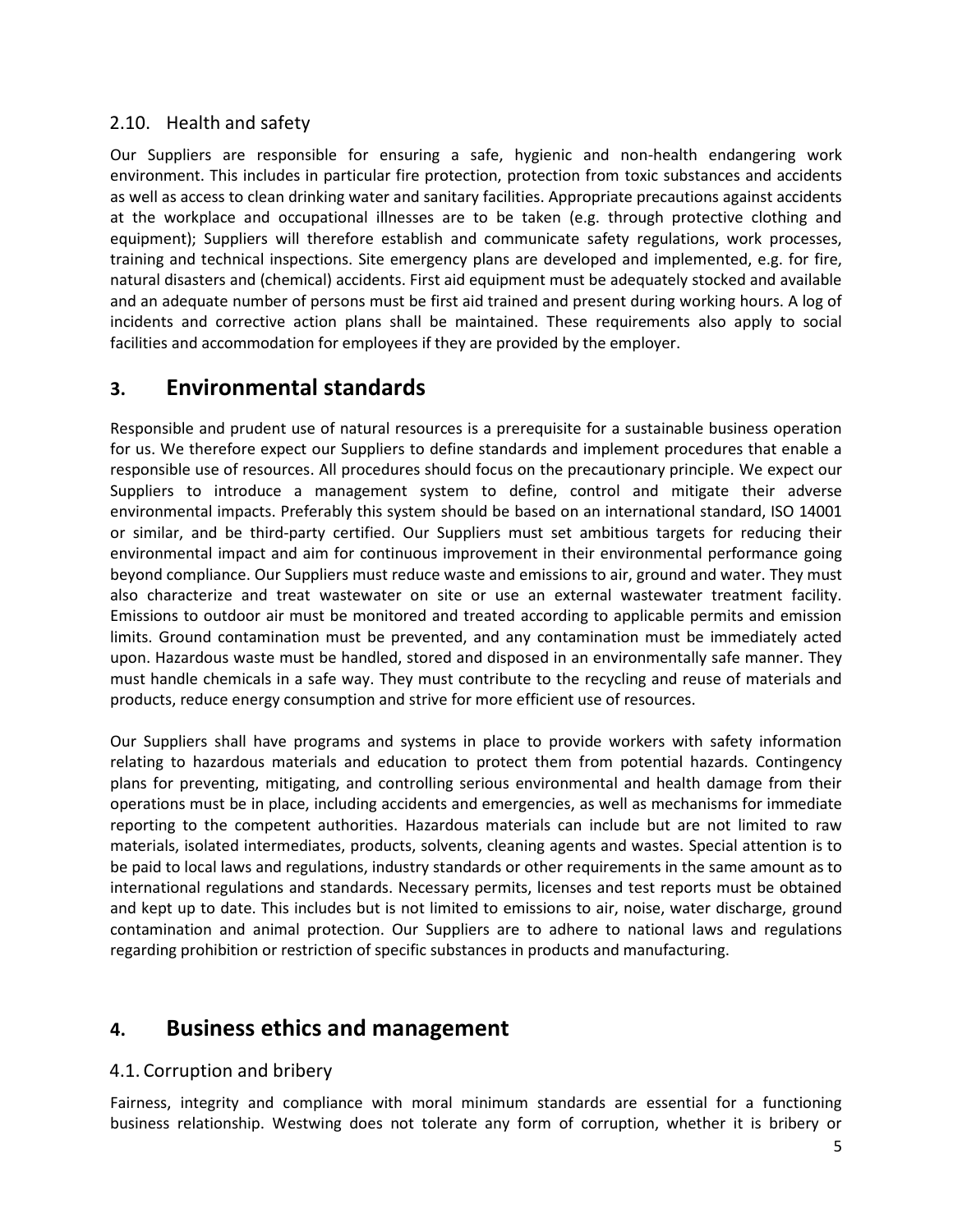accepting or granting advantages or benefits. The same applies to other forms of influence such as fraud, extortion, embezzlement or similar measures. Our Suppliers should not, directly or indirectly, offer, promise, give, or demand a bribe or other undue advantage to obtain or retain business or other improper advantage. Nor should enterprises be solicited or expected to render a bribe or other undue advantage. Therefore, appropriate internal regulations and management control systems are to be implemented and communicated to uncover relevant influences and to prevent them. In addition, we ask all Suppliers to immediately notify us if there is a suspicion of, or any actual case of, corruption.

#### <span id="page-6-0"></span>4.2. Gifts, hospitality, entertainment

Our Suppliers must not give gifts or entertainment to Westwing employees or representatives that create a conflict of interest or the appearance of a conflict. Modest gifts and hospitality may be permissible so long as they are not provided as a quid pro quo, are modest in value, infrequent, unsolicited, given on a customary gift-giving occasion, reasonable and customary in our business and permissible under the Westwing Code of Conduct, the policies of Westwing Suppliers' organization and comply with local laws. Cash and cash equivalents such as gift cards and gift checks are never acceptable.

#### <span id="page-6-1"></span>4.3. Political contributions, donations and sponsorships

Our Suppliers shall avoid any political contributions, charitable donations, or sponsorships that would aim at or give the appearance of aiming at gaining an unfair competitive advantage or exercising improper influence.

#### <span id="page-6-2"></span>4.4. Disclosure of information and privacy

Our Suppliers shall disclose information regarding labor, health and safety, environmental practices, business activities, structure, financial situation and performance consistent with applicable regulations. They shall not provide false or misrepresented records or reports of conditions or practices in their supply chain. Furthermore, our Suppliers shall protect the privacy expectations of personal information of everyone they do business with, including suppliers, customers, consumers and employees. They are to comply with privacy and information security laws and regulatory requirements when personal information is collected, stored, processed, transmitted, and shared.

#### <span id="page-6-3"></span>4.5. Communication

There must be a process for communicating clear and accurate information about our business partner's policies, practices, expectations and performance to workers.

#### <span id="page-6-4"></span>4.6. Fair business and competition

Standards of fair business and competition are to be upheld and national laws to protect free and fair competition must be complied with. Our Suppliers must refrain from entering into or carrying out anticompetitive agreements among competitors.

#### <span id="page-6-5"></span>4.7. Intellectual property

Our Suppliers shall respect intellectual property rights, ensure technology and know-how is transferred in a manner that protects intellectual property rights, and ensure that customer information is safeguarded.